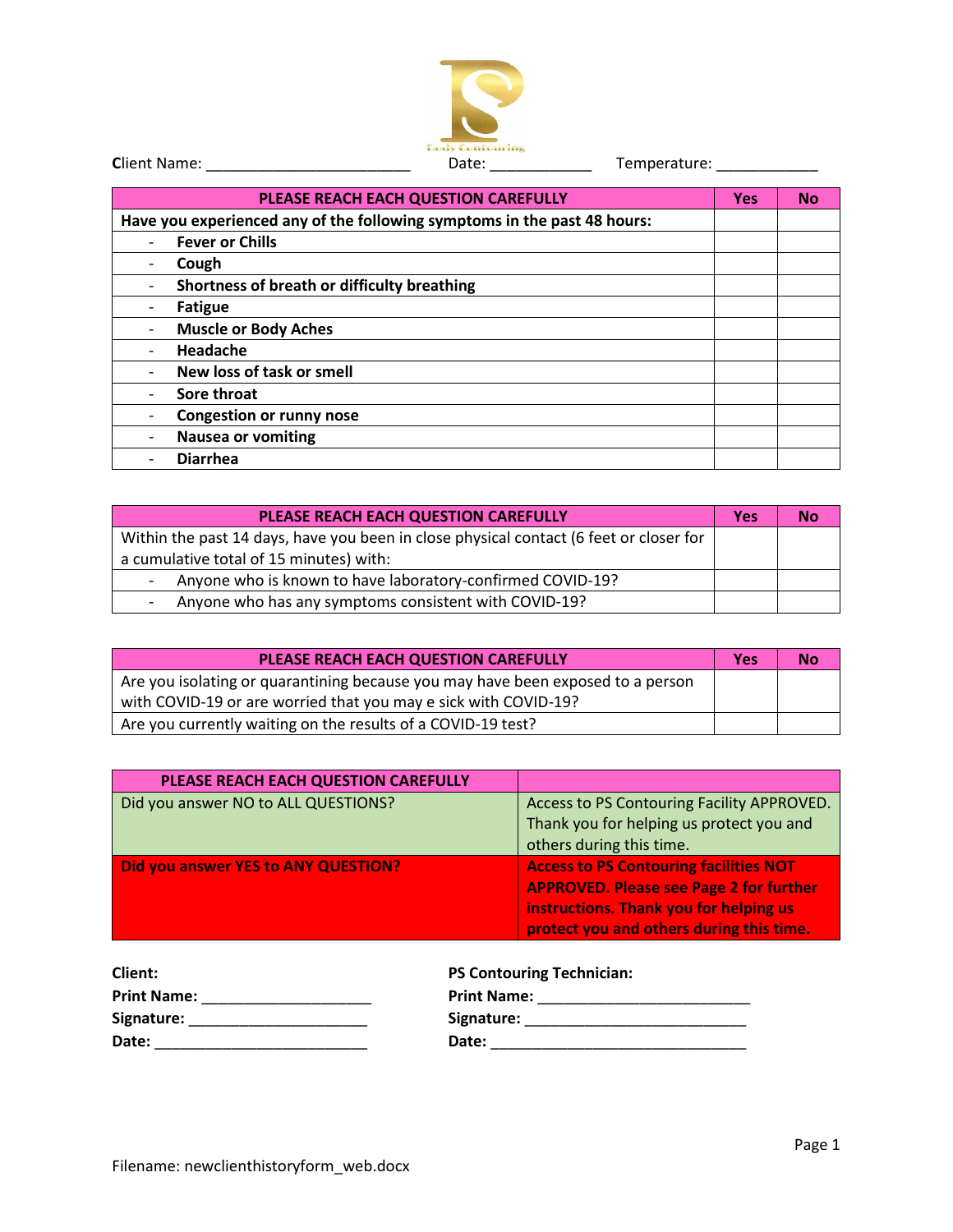

## THE SCREENING YOU COMPLETED INDICATES THAT **YOU MAY BE AT INCREASED RISK FOR COVID-19**

IF YOU ARE NOT FEELING WELL, WE HOPE THAT YOU FEEL BETTER SOON!

#### Here are instructions for what to do next



Before going to a healthcare facility, please call and let them know that you may have an increased risk for COVID-19. In case of a life-threatening medical emergency, dial 911 immediately!

## **RETURNING TO THE WORKPLACE**



If you have had symptoms consistent with COVID-19 or have tested positive for COVID-19, DO NOT physically return to work until you get a medical evaluation and are approved to return to a work setting by your primary care provider\*. Please call your supervisor to discuss when to return to work. Read more about when it is safe to be around others at https://www.cdc.gov/coronavirus/2019-ncov/if-you-are-sick/end-home-isolation.html.



If you have a chronic medical condition that causes COVID-19-like symptoms and you need to access a CDC facility within the next few days, please call CDC's Occupational Health Clinic at 404-639-3385 to determine whether you can safely be granted access to a CDC facility.



If you have been in close contact with someone with COVID-19 you should stay home and self-quarantine for 14 days before returning to work. Read more about when you should be in isolation or quarantine at https://www.cdc.gov/coronavirus/2019-ncov/if-you-are-sick/quarantine.html.

If you are currently isolating or quarantining because of concerns about COVID-19 OR you have a COVID-19 test pending, please contact your primary care provider\* for guidance on when you can return to work.

- If you have an urgent need to come to campus while waiting for a test result, call CDC's Occupational Health Clinic at 404-639-3385.
- If you have an urgent need to end your quarantine period early, please ask your CIO Management Officer to send an email request to eocevent106@cdc.gov and eocoht@cdc.gov.

If you have additional questions about when you can return to work, please email OSSAM@cdc.gov. For information about COVID-19 and basic instructions to prevent the spread of disease, visit CDC's COVID-19 website at https://www.cdc.gov/covid19.

\*If you are assigned to the COVID-19, Ebola, or Polio responses, or work in a lab, call CDC's Occupational Health Clinic at 404-639-3385 instead of your primary care provider for next steps. DO NOT physically go to a CDC Occupational Health Clinic location.

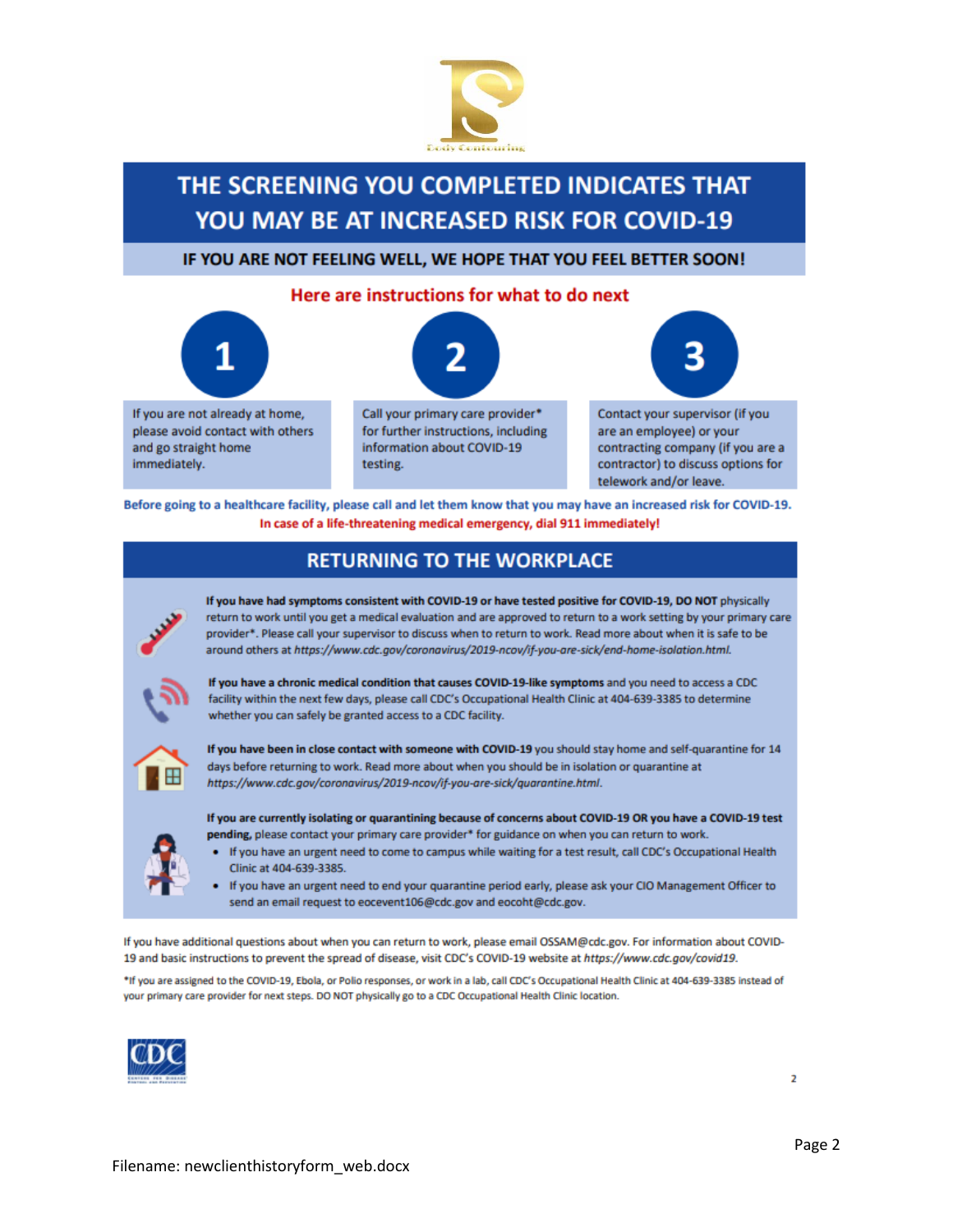

| Cell Phone: __________________________ Home Phone: _____________________Work Phone: _______________                                                                                                                            |                            |                            |
|--------------------------------------------------------------------------------------------------------------------------------------------------------------------------------------------------------------------------------|----------------------------|----------------------------|
| Email: Comparison: Comparison: Comparison: Comparison: Comparison: Comparison: Comparison: Comparison: Comparison: Comparison: Comparison: Comparison: Comparison: Comparison: Comparison: Comparison: Comparison: Comparison: |                            |                            |
| How di you hear about us:* (If someone referred you here, please name them so that we may thank                                                                                                                                |                            |                            |
| <b>Referral:</b>                                                                                                                                                                                                               |                            |                            |
| Friend (give name) _______________________ □ Facebook □ Twitter□ Instagram □ Website                                                                                                                                           |                            |                            |
| □ Snapchat □ Pinterest                                                                                                                                                                                                         |                            |                            |
| Social Media (Please indicate which version you used to find out about our office)                                                                                                                                             |                            |                            |
| □Facebook □Twitter □Instagram □Website □Snapchat □Pinterest □Website □Other:                                                                                                                                                   |                            |                            |
|                                                                                                                                                                                                                                | <b>MEDICAL HISTORY</b>     |                            |
| Do you have any chronic medical conditions which we should know about?                                                                                                                                                         |                            | $\square$ No<br>$\Box$ Yes |
|                                                                                                                                                                                                                                |                            |                            |
| Do you have any allergies to latex, medications, herbal or natural supplements? $\Box$ Yes                                                                                                                                     |                            | $\square$ No               |
|                                                                                                                                                                                                                                |                            |                            |
| Do you have Hearing aids, Pacemaker or Hormone Pellets (where) or metal/medical devices implanted?                                                                                                                             |                            |                            |
| $\square$ Yes $\square$ No Explain:                                                                                                                                                                                            |                            |                            |
| Do you have Type 1 or 2 Diabetes? $\Box$ Yes $\Box$ No                                                                                                                                                                         |                            |                            |
| List all current Medications including Vitamins: ________________________________                                                                                                                                              |                            |                            |
| Do you have or have you had Cancer in the last 12 months?                                                                                                                                                                      | $\Box$ Yes<br>$\Box$ No    |                            |
| If yes, are you currently on chemotherapy?                                                                                                                                                                                     | $\Box$ Yes<br>$\square$ No |                            |
| Do you have a Thyroid Problem? $\Box$ Yes                                                                                                                                                                                      | $\square$ No               |                            |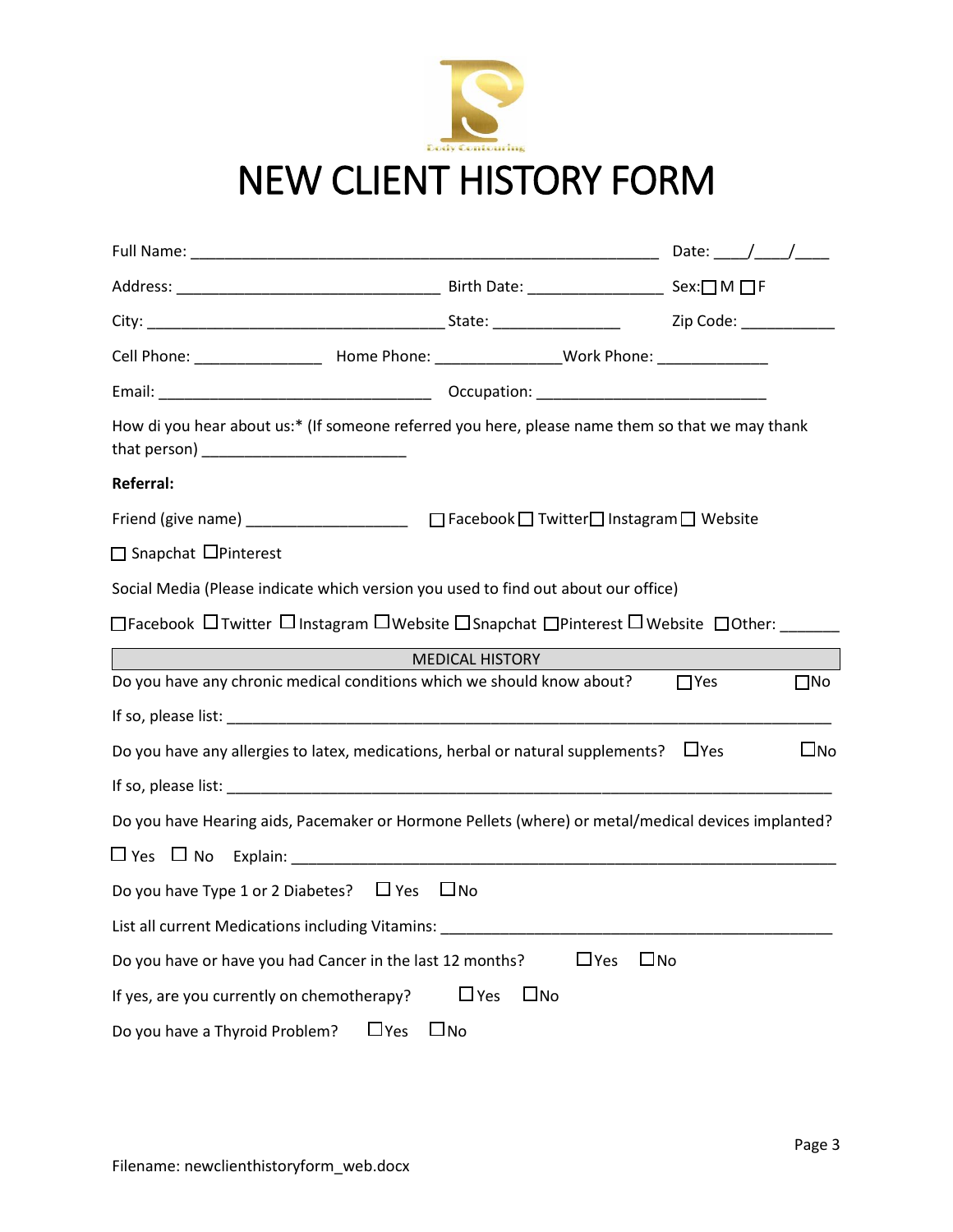

## NEW CLIENT HISTORY FORM

| Do you have High Blood Pressure or Cardiovascular conditions?           |        |  | ∐Yes ∐No |  |
|-------------------------------------------------------------------------|--------|--|----------|--|
| Women Only, are you currently pregnant or nursing? $\Box$ Yes $\Box$ No |        |  |          |  |
| Please give us your cent Weight                                         | Height |  |          |  |

What is your Ethnic Background? \_\_\_\_\_\_\_\_\_\_\_\_\_\_\_\_\_\_\_\_\_\_\_\_\_\_\_\_\_\_\_\_\_\_\_\_\_\_\_\_\_\_\_

#### **Circle which applies to you:**

| Epilepsy              | Gallbladder Removed                                             |
|-----------------------|-----------------------------------------------------------------|
| Infections            | <b>History of Gallstones</b>                                    |
| <b>Tumors</b>         | <b>History of Liver Problems</b>                                |
| <b>Skin Diseases</b>  | Are you currently dieting? Explain:                             |
| Normal Skin Sensation | History of Colon problems including protruding/distended belly? |
|                       | Explain:                                                        |
| Thrombosis/Phlebitis  | Have you had any surgeries?                                     |
|                       | Explain:                                                        |
| Autoimmune Disease    |                                                                 |
| Neck/Back Problems    |                                                                 |

#### **Typical Daily foods and drink intake:**

| Water, how Many Glasses?   | Coffee, how may cups?                 |  |
|----------------------------|---------------------------------------|--|
| Alcohol, how much?         |                                       |  |
| Soda or Carbonation? Type? | Fast Food, type?                      |  |
| How often?                 | How often?                            |  |
| Tobacco Use                | <b>Recreational Drugs (Narcotics)</b> |  |

Stress Level: \_\_\_\_\_\_Moderate \_\_\_\_\_\_\_\_\_\_\_\_\_\_\_\_\_\_\_\_\_\_\_\_\_\_\_\_\_\_\_\_\_\_\_Demanding

I, (print name) **I**, (print name) **EXECUTE:** CONSERVING MEDIA CONSULTER MEMORIAL And evaluate me in order to determine if I am a good candidate for the Non-Surgical Body Contouring Program. I understand that photographs and measurements will be taken and kept in my file.

I agree that these forms have been completed truthfully and to the best of my knowledge/abilities.

Signature: \_\_\_\_\_\_\_\_\_\_\_\_\_\_\_\_\_\_\_\_\_\_\_\_\_\_\_\_\_\_\_\_\_\_\_\_\_ Date: \_\_\_\_\_\_\_\_\_\_\_\_\_\_\_\_\_\_\_

(if minor, parent's signature)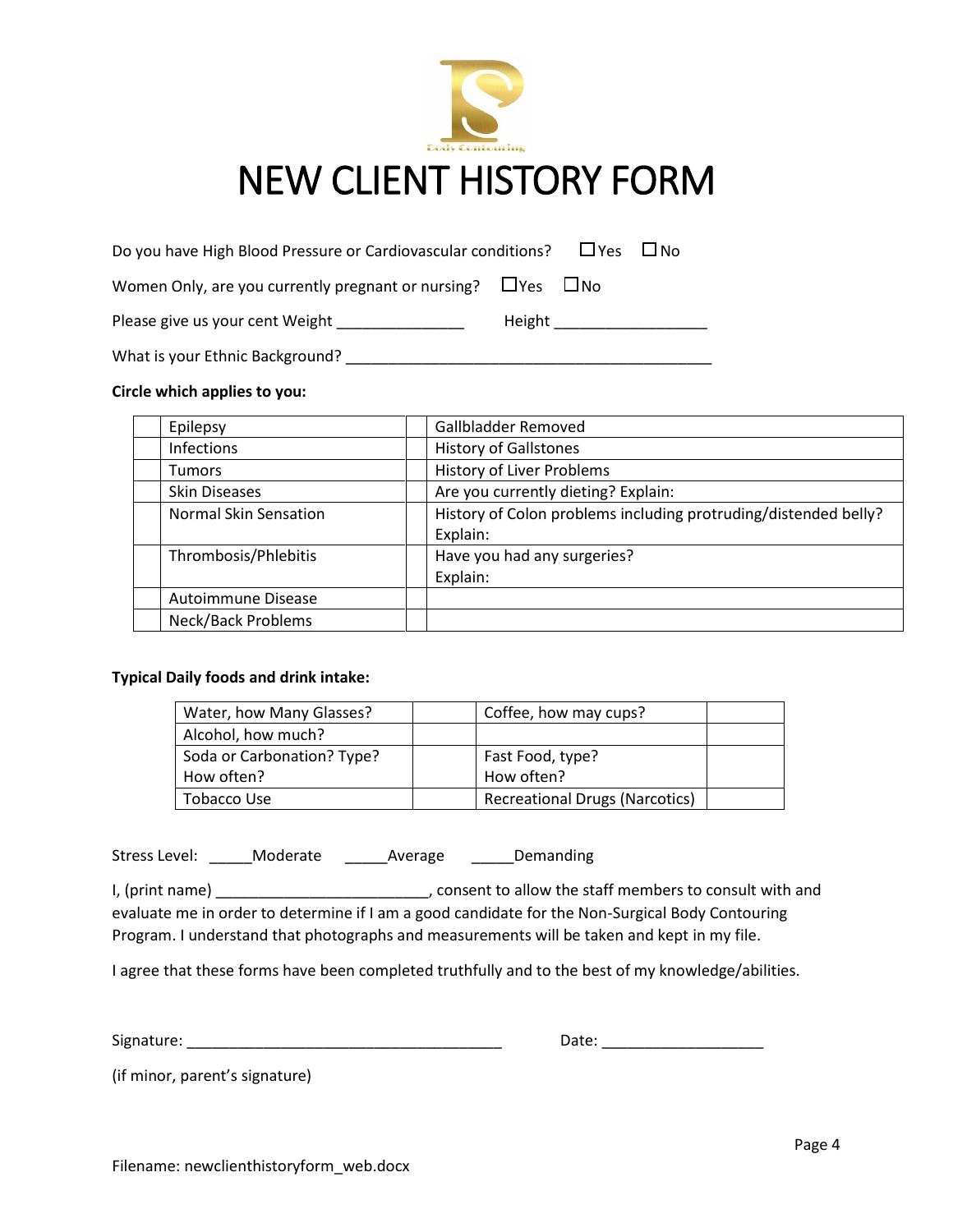

Body sculpting increases flow of both lymphatic and circulatory systems, and it also helps with cleaning of the tissues. The main uses of body sculpting treatment are inch loss, diminishing of cellulite, and tightening of the skin.

## Benefits:

Lose 1-3 inches per treatment with state-of-the-art equipment. Benefits are often immediate, but may be delayed in some people.

## For Best Results:

A series of 9-12 body sculpting treatments is recommended per each area, but some individuals may require more treatments to achieve maximum results. There should be at least 3-5 days between each treatment. This is not a weight loss treatment, but an inch loss. The inches will only return if the client goes back to their old habits. Eating the right types of food, proper exercise, and drinking 8-10 glasses of water per day are highly recommended and encouraged. For best results, it is recommended that you exercise within 4-6 hours of treatment and avoid sugar and alcohol for 24 hours after each treatment.

### Precautions:

Body sculpting treatments are not recommended if you are pregnant, breast feeding, have lymphatic disorder, acute illness, metal implants, pacemakers, or currently being treated for active cancer.

## Waiver:

I understand that I am using the Relaxed Fitness Vibration 360 or equivalent machine provided at my own risk. Should I sustain an injury while using the equipment, I agree to not hold Perfect Storm Body Contouring (PS Contouring), the service provider responsible.

## Acknowledgement:

I understand and acknowledge that payments for the above services are **non-refundable**. By my signature below, I certify that I have read and understand the contents of this Consent Form for PS Contouring. I further agree to provide 24-hour notice of a cancellation or change in appointment time, or I will forfeit a treatment off my package since treatments are by appointment only. There are no refunds if I am responding to treatment and decide to stop treatments. Should I decide to add an Ultrasound treatment and/or Radio Frequency treatment, that treatment will be considered an additional and separate treatment. This extra treatment must be paid for separately or deducted from the number of treatments in my package and or explained during consultation. Should the service provide wish to use any photos of my progress other than for my personal file, I will sign a separate Photo Release form.

| Client Signature: |  | Date |  |
|-------------------|--|------|--|
|-------------------|--|------|--|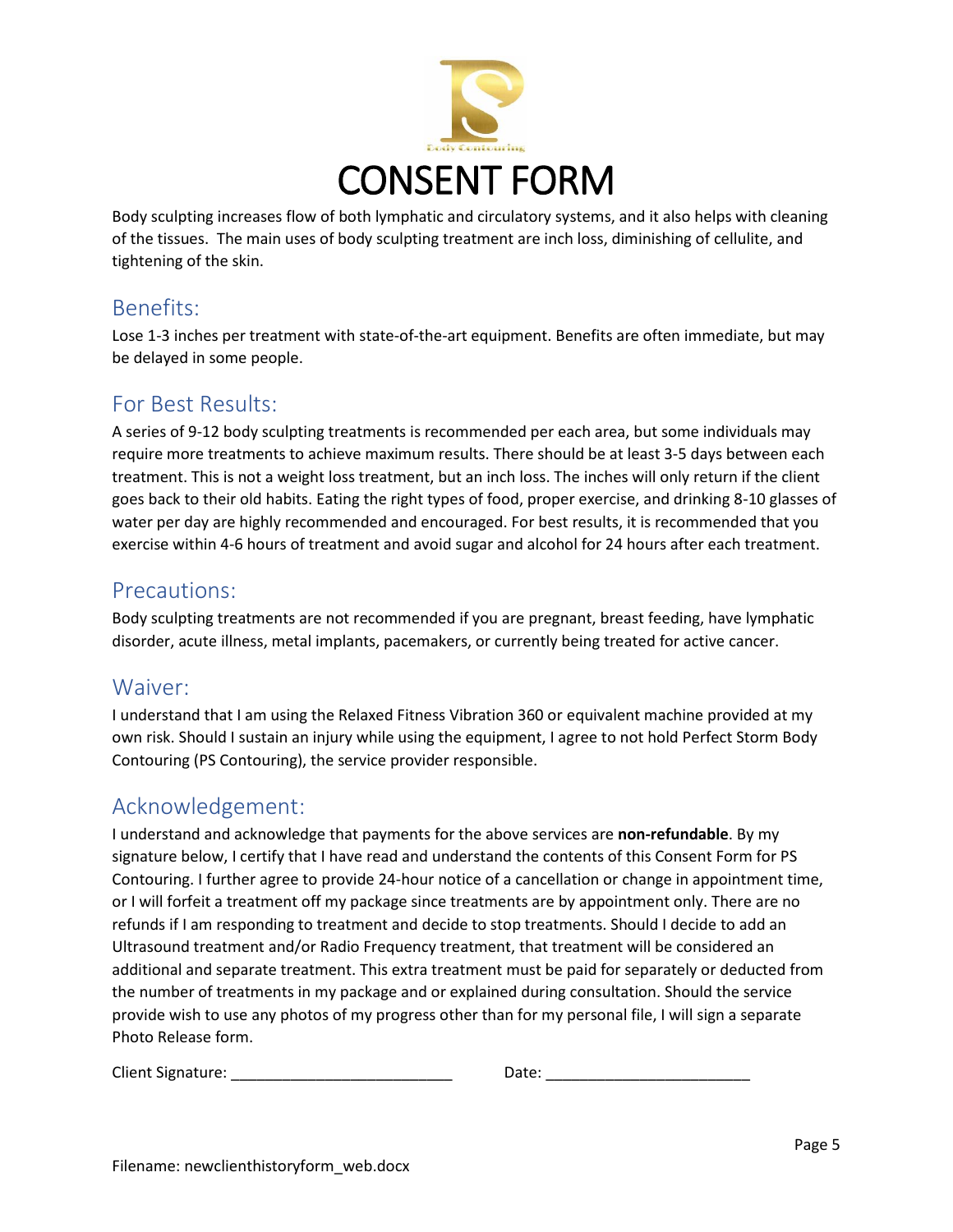

If there is a need to cancel for any reason, we ask for a 24-hour notice. Please understand that when you do not cancel or show up for an appointment, it is a cost to us. If you cannot provide us with a 24-hour notice, we may impose the following fees:

"No Show" for session:

\*Loss of that treatment in your treatment package

Same day cancellation:

\*\$50.00 charge before your next scheduled treatment

I, \_\_\_\_\_\_\_\_\_\_\_\_\_\_\_\_\_\_\_\_\_\_\_\_, have read and understand the cancellation policy of the service provider and agree to abide by the above conditions.

| Signature: | Date: |  |
|------------|-------|--|
|            |       |  |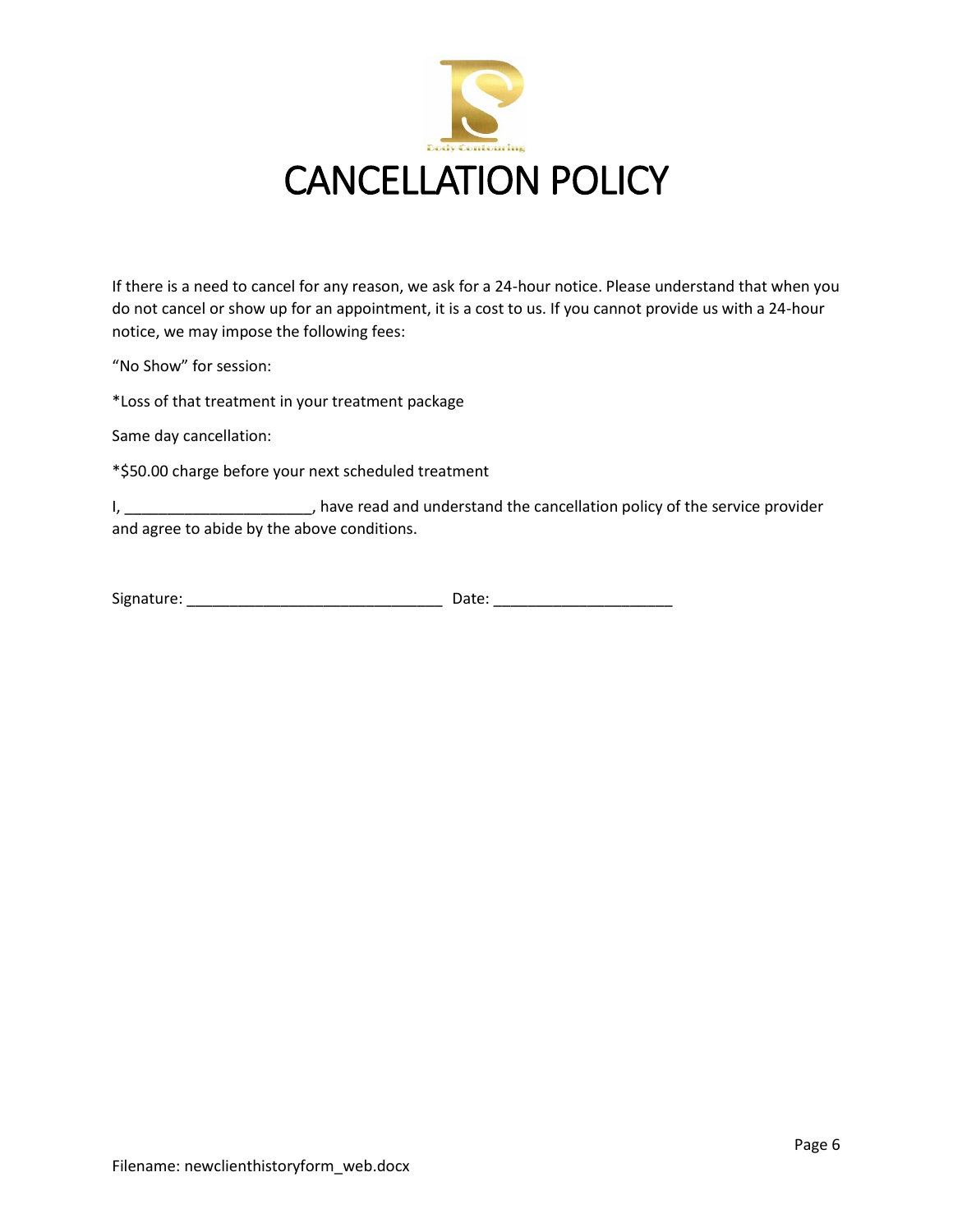

## TERMS OF ACCEPTANCE/INFORMED CONSENT

Please read carefully and understand the contents of this form. Ask us if you not understand.

When a client seeks Body Contouring services and when the service provider accepts a client, it is essential that both are seeking and working for the same goals. We expect our clients to take full responsibility for their decisions to participate in any of the services/programs offered by this office. We do not identify, diagnose, or treat ANY condition or disease. We have only one goal: TO OPTIMIZE YOUR BODY'S ABILITY TO FUNCTION NORMALLY AND OPTIMIZE YOUR FAT-BURNING POTENTIAL. By reducing bio-stress levels, we allow the body's inborn self-correcting mechanism to work at maximum efficiency to restore, maintain and promote wellness.

We do not identify or diagnose any condition(s) or disease(s). We offer no treatment for any condition(s) or disease(s). We promise no cure from any disease(s) or condition(s). Instead, we facilitate your body's own self-correcting mechanism.

It is essential that you speak to your doctor prior to making any decisions about altering any medical regimen you are currently following, changing your diet, taking supplements, or going on an exercise and/or weight loss program. Getting your doctor's approval prior to starting any service/program at our office is critical and solely your responsibility. Should any health condition arise while you are a client, we recommend that you immediately see the appropriate health care provider.

Any options that are rendered by the staff and/or head personnel should NEVER be construed as medical advice but merely as opinions. If you like medical advice, please see one of our medical doctors. We will not deal with any medical condition.

With your signature below, you understand and voluntarily accept these risks and agree that neither the service provider, its staff, or any of its partners will be liable for any injury to you, including, but not limited to, personal bodily injury, death, mental injury, economic loss or any damage to you, your spouse, or relatives resulting from any act of the service provider, and its staff or anyone else using the facilities and that you acknowledge the inherent risks of the positions, movement, dietary/nutritional programs offered to and done to you at the service provider, with respect to your current or past condition(s). If there is any dispute between you and the service provider, and/or any of its staff, both parties agree to submit it to binding arbitration. We both agree to have a neutral arbitrator preside over any such dispute, not a judge or jury.

I, the undersigned, understand and accept the conditions as laid out in the "Terms of Acceptance" above.

| CITCHT DITITUTIONS.   |       |
|-----------------------|-------|
| Client Signature:     | Date: |
| Office acceptance by: | Date: |

 $C$ lient print name: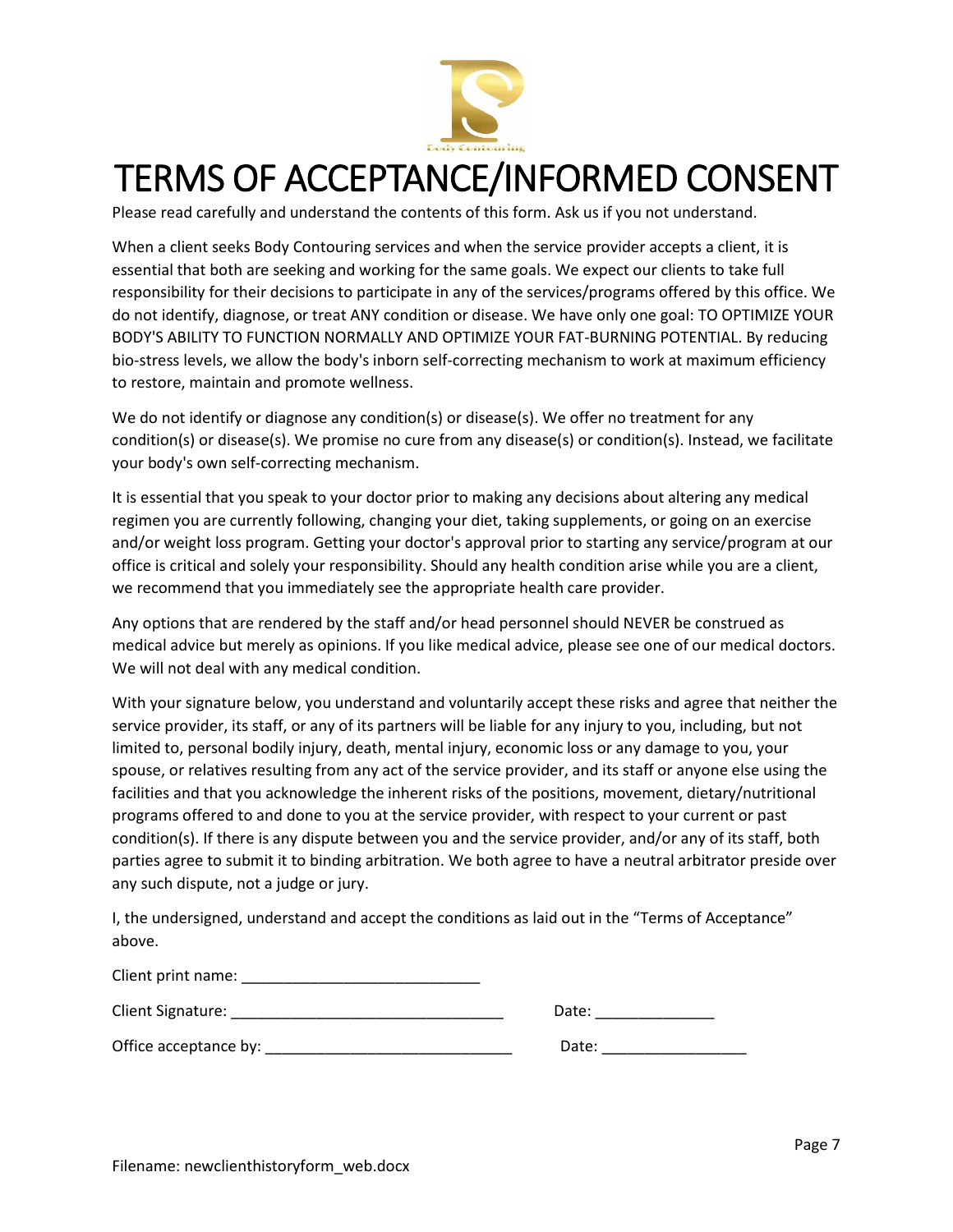

The following provisions apply to the services to be performed for (Client Name)

#### **1. SERVICES TO BE PROVIDED**

a. The Office provides ultrasound, laser, and radio frequency treatments. (Initials)

#### **2. PAYMENT**

a. Payment in full is to be made prior to the start of each session. (Initials)

#### **3. CLIENT COOPERATION**

a. This Agreement contemplates full Client cooperation in the course of services agreed upon. This cooperation includes Client's agreement to remain active in the recommended program for body contouring visits. The Client recognizes that compliance with recommended services and service schedule is important and the Client agrees to follow the service plan and the course of treatment agreed upon. The Client understand that lack of cooperation, failure to keep appointments and engaging activities identified by the office as potentially counterproductive to the body may necessitate additional treatments to those otherwise provided for this Agreement. Our office policy requires 24-hour advance notice for appointment cancellation. Failure to do so may result in deduction of pre-paid visits and or enforcement of the cancellation policy fee(s). (Initials) \_\_\_\_

#### **4. TERMINATION**

a. Subject to the provisions of paragraphs 5 and 6 of this Agreement, the Client may discontinue care and terminate this Agreement at any time by written notice to that effect delivered in person, or by mail, to the office. Such "notice of termination" shall discharge the office from all further obligations and/or duty to render care to the client. The office reserves the right to terminate this Agreement in its sole discretion notwithstanding any other terms or provisions of this Agreement. (Initials)

### **5. NO REFUNDS IN THE EVENT CLIENT TERMINATES AGREEMENT**

a. To encourage commitment and follow-through, the service provider offers no refunds. No refunds will be made on body contour treatments. There will be no exceptions. The prepaid program cannot be altered, shared or transferred, nor can it be combined with any other program. (Initials)

#### **6. NO GUARANTEE OF RESULTS**

a. Client recognizes that neither Office personnel nor this Agreement provides a guarantee of results. The Office makes no guarantee of the extent or longevity of improvement to be expected. This Agreement deals solely with the services to be rendered and the fees to be paid for the care as provided. The Client's payment obligation is not contingent upon the outcome of services. Client's results can be hindered and/or suppressed by the consumption of the following, but are not limited to, alcohol, processed foods including, but not limited to, sugar-based foods and drinks, etc. It is recommended to consult your physician for dietary modification clearance if you have any questions or concerns.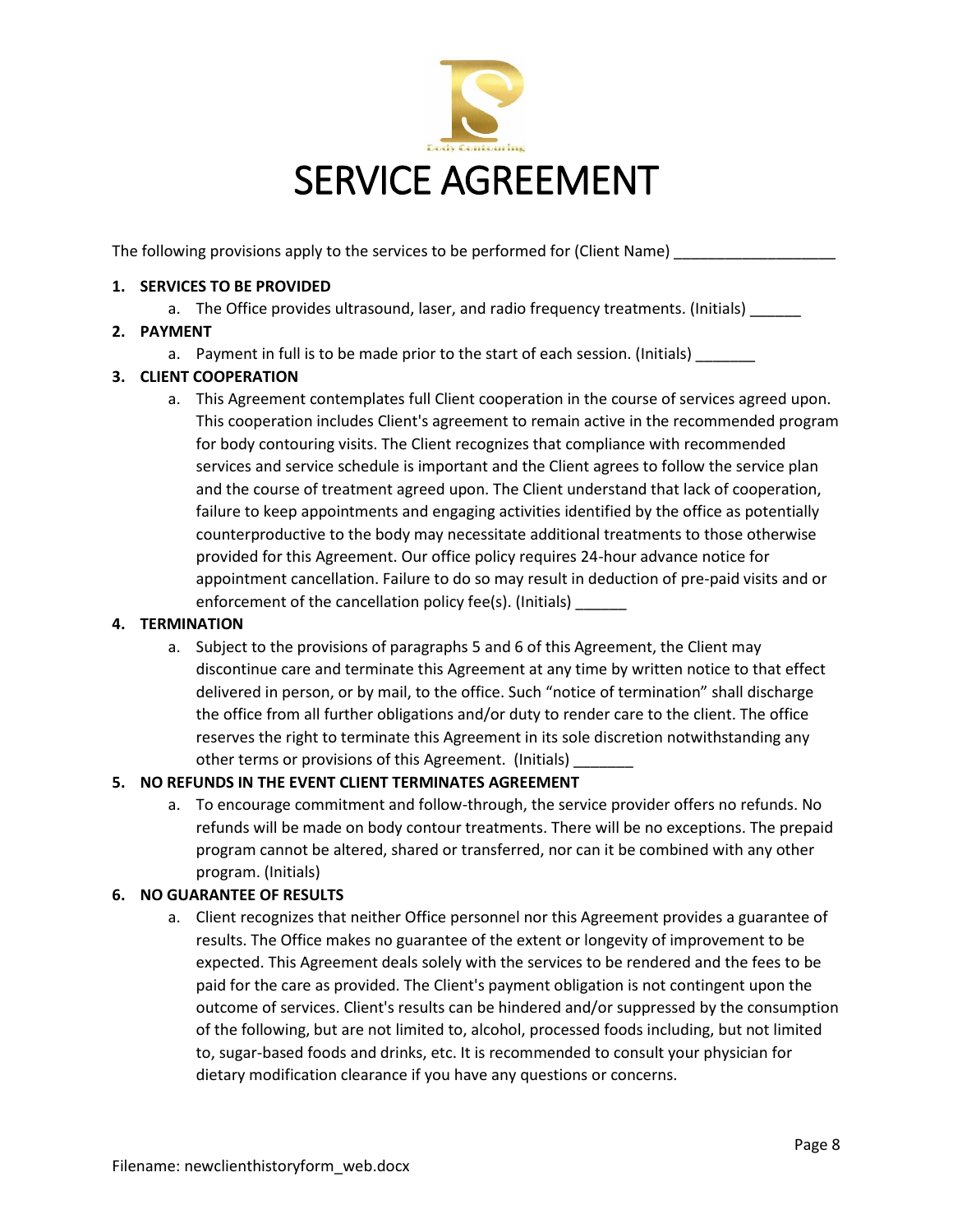

- 7. TIME LIMITATION FOR SERVICES
	- a. Client understands that unused visits will expire if not used within 120 days from the date Client starts the treatment unless the Office has been provided with advance notice in writing of leave of absence or other cause of delay. After 24 weeks, all outstanding services/visits will be void. (Initials) \_\_\_\_\_\_\_\_
- 8. RELEASE OF LIABILITY
	- a. Client agrees to indemnify, hold harmless and release the service provider, its agents, employees, officers, directors, representatives, assigns, members, affiliated organizations, and insurers, and others acting on the Company's behalf, of all claims, demands, causes of action, and legal liability, whether the same be known or unknown, anticipated or unanticipated, and further agrees that except in the events of the Company's gross negligence or willful and wanton misconduct, no claims, demands, legal actions and causes of action, shall be made against the Company for any economic and non-economic losses of any kind. (Initials)
- 9. YOUR RESPONSIBILITIES
	- a. Keep your appointments. We require 24-hour advance notice to reschedule/cancel an appointment.
	- b. Follow your program as closely as possible. Report any deviations to the Office staff so that we can help you get back on track.
	- c. If you have any challenges whatsoever, please share them with us immediately. Remember, it is in both our interests for you to succeed in achieving your goals.
	- d. If you have any medical conditions, please share this program with your physician immediately. The service provider is not a medical facility and does not make medical decisions. (Initials)
- 10. GOVERNING LAW
	- a. This Agreement shall be governed, construed and interpreted by, through and under the Laws of the State of \_\_\_\_\_\_\_\_\_\_\_\_\_\_\_\_.
- 11. COMPLETE AGREEMENT
	- a. This Agreement constitutes the complete agreement and understanding between Client and Office and will not be changed or modified in any way unless agreed to by both parties in writing. (Initials) \_\_\_\_\_\_\_\_\_

THE CLIENT HAS FULLY READ THIS AGREEMENT AND ANY SUPPLEMENT HERETO, AND UNDERSTANDS AND AGREES TO ABIDE BY ALL OF THE TERMS HEREOF.

| <b>Client Name:</b><br>the control of the control of the control of | Date: |
|---------------------------------------------------------------------|-------|
|                                                                     |       |
| <b>OFFICE ACCEPTANCE:</b>                                           |       |
| BY:                                                                 | Date: |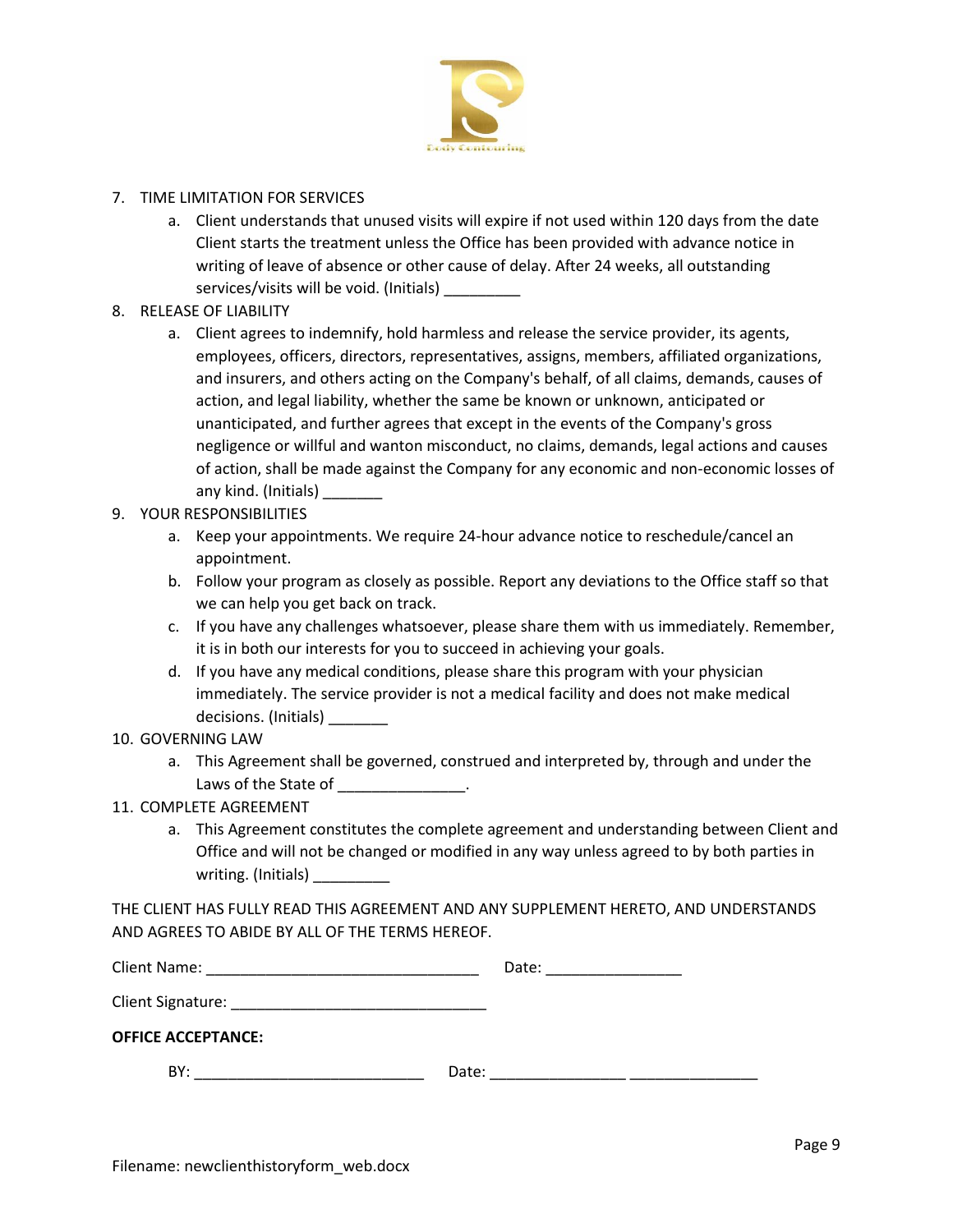

## **PHOTO RELEASE FORM**

I hereby consent and agree that Perfect Storm Body Contouring has the right to take or use photographs of me (and/or my property) and to use these in any and all media worldwide including online, now or hereafter known, and for any purpose whatsoever.

I hereby release to Perfect Storm Body Contouring all rights to exhibit this work in print and electronic form publicly or privately and to market and to market copies. I waive any rights, claims or interest I may have to control the use of my identity or likeness in the photographs and agree that any uses described herein may be made without compensation or additional consideration of me.

I represent that I am at least 18 years of age, have read and understand the foregoing statement, and am competent to execute this agreement.

|                                            | Phone: ________________________ |
|--------------------------------------------|---------------------------------|
|                                            |                                 |
| <u> 2000 - Januar Alexander (h. 1888).</u> |                                 |
|                                            |                                 |
|                                            |                                 |
|                                            |                                 |
|                                            |                                 |
|                                            |                                 |

Date:  $\Box$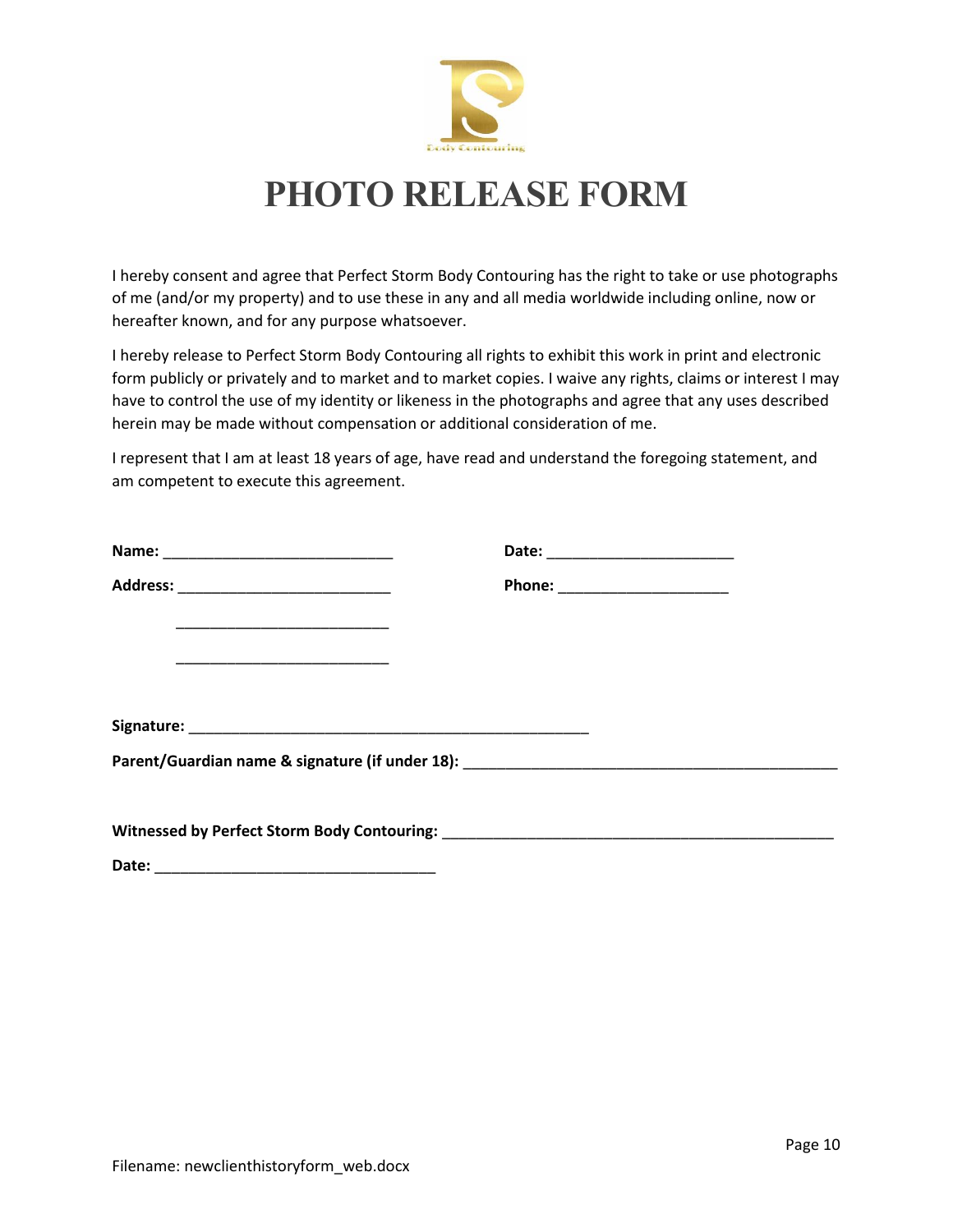

# Current Medications List

**Name:** \_\_\_\_\_\_\_\_\_\_\_\_\_\_\_\_\_\_\_\_\_\_\_\_\_\_\_\_\_\_\_\_\_ **Emergency Contact Name/Phone:** \_\_\_\_\_\_\_\_\_\_\_\_\_\_\_\_\_\_\_\_\_\_

**Date Last Updated:** \_\_\_\_\_\_\_\_\_\_\_\_\_\_\_\_\_ \_\_\_\_\_\_\_\_\_\_\_\_\_\_\_\_\_ \_\_\_\_\_\_\_\_\_\_\_\_\_\_\_\_\_ \_\_\_\_\_\_\_\_\_\_\_\_\_\_\_\_\_

**Prescription Medications:**

| <b>Name of Medication</b> | <b>Strength and</b><br><b>Frequency</b> | <b>Condition Medication</b><br><b>Taken For</b> | Physician who<br><b>Prescribed Med</b> | <b>Notes</b> |
|---------------------------|-----------------------------------------|-------------------------------------------------|----------------------------------------|--------------|
|                           |                                         |                                                 |                                        |              |
|                           |                                         |                                                 |                                        |              |
|                           |                                         |                                                 |                                        |              |
|                           |                                         |                                                 |                                        |              |



## **Allergies Pharmacy/Prescription Drug Plan**